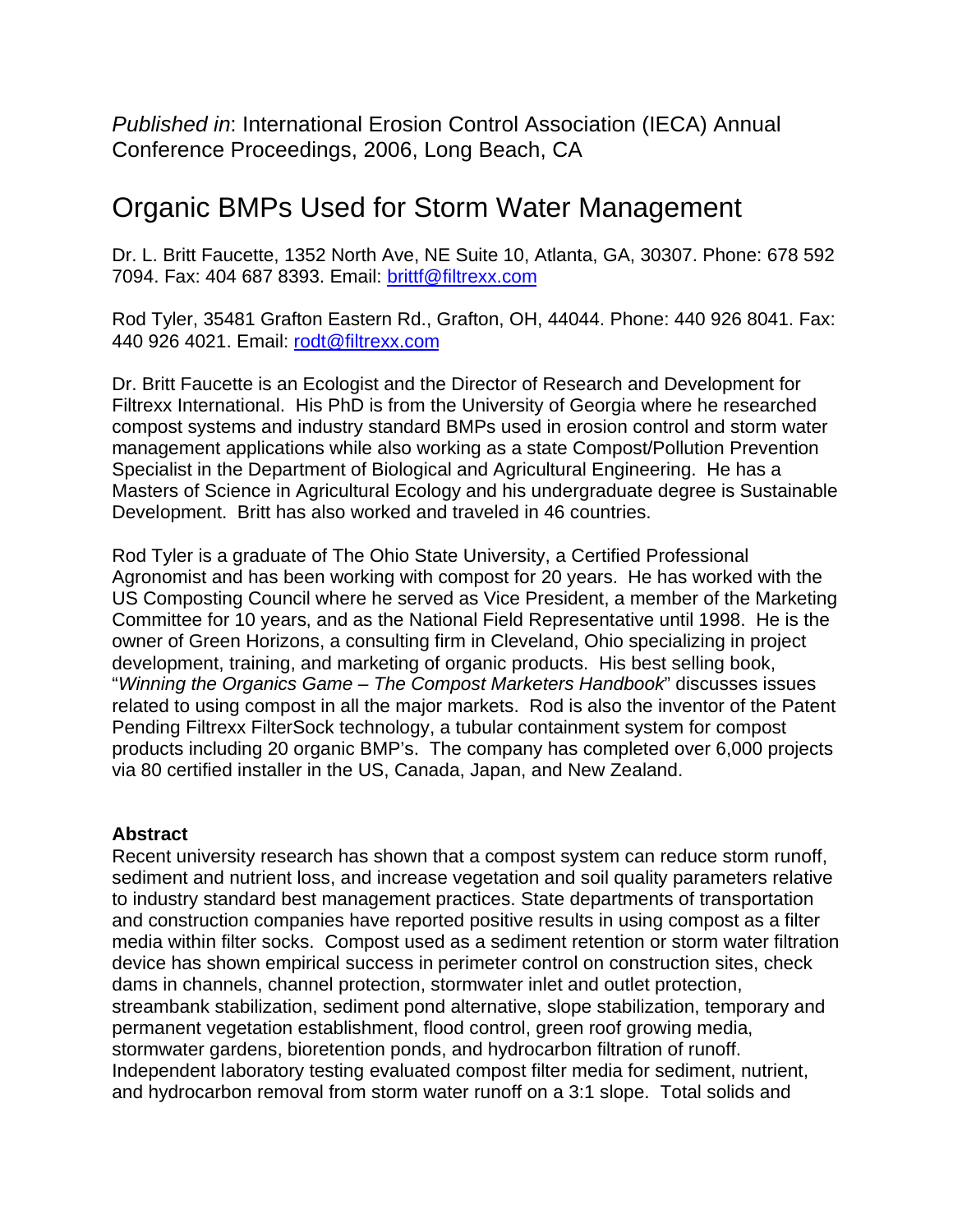petroleum hydrocarbon reduction from filtration of storm runoff were consistently over 95%. Reduction in nitrate nitrogen and total phosphorus concentrations from storm runoff were observed. Additionally, increased reduction of total suspended solids and turbidity, in addition to consistently high removal percentages of petroleum hydrocarbons over three consecutive storm runoff events were also reported.

**Key Words**: compost, sediment, stormwater, hydrocarbons, filtration

#### **Marketing Statement**

The portion of the research program reported here investigated the effectiveness of compost filter socks to reduce total solids, total suspended solids, turbidity, petroleum hydrocarbons, total phosphorus, and nitrate nitrogen from storm water runoff on a 3:1 slope under laboratory conditions. (From "Organic BMPs used for Stormwater Management" by Britt Faucette and Rod Tyler).

## **Introduction**

Although soil loss rates from construction sites are 10-20 times that of agricultural lands (US EPA, 2000), less research has been done in this area. In the last ten years compost has been used for slope stabilization, erosion and sediment control, storm water filtration, and vegetative establishment applications (Tyler, 2001). Faucette (2004) showed that a compost system can reduce runoff, sediment and nutrient loss, and increase vegetation and soil quality parameters when compared to industry standard best management practices. Composted wood waste has been shown to increase water infiltration and water holding capacity by improving soil structure (Demars et al., 2000). Applications of composted municipal solid waste can provide efficient control of storm runoff by dissipating the impact of water droplets and reducing runoff flow velocity (Agassi, 1998). MSW compost has been shown to absorb approximately 85% of applied rainfall compared to 42% and 52% from control plots (Agassi, 1998). Runoff rates were found to be significantly lower on newly constructed highway embankments when using compost instead of topsoil (Glanville et al, 2001; Glanville et al, 2002).

Stormwater management applications in which compost products have shown consistent empirical success include perimeter control on construction sites, check dams in channels, channel protection, stormwater inlet and outlet protection, streambank stabilization, as a sediment pond alternative, slope stabilization, temporary and permanent vegetation establishment, flood control, green roof construction, stormwater gardens, bioretention ponds, and hydrocarbon filtration of runoff.

Perhaps the biggest challenge to the widespread adoption of compost use in stormwater management applications is the extreme variability in quality *and* physicochemical characteristics that exist in locally made products that do not consistently adhere to published standards and specifications. Predictable and verifiable performance by compost products in stormwater management applications is only attainable if the compost products used consistently meet predetermined standards. Although recent development of state and federal specifications for compost use in erosion control have elevated performance and efficacy, some private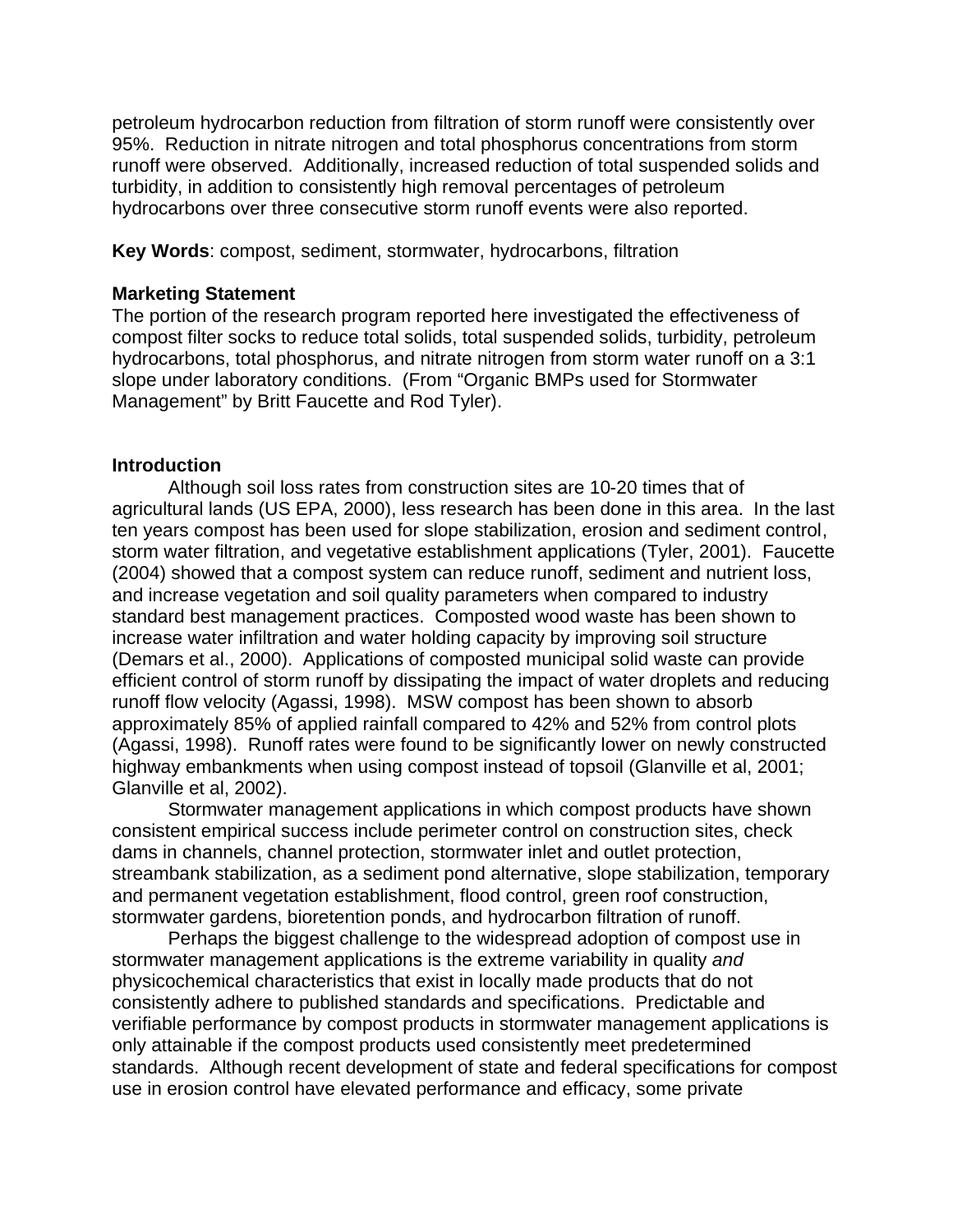organizations have begun testing programs on a national basis to further improve upon these specifications. Particular attention has been given to the filtration capabilities of compost 'filter media' as differentiated from compost 'growing media'. The objectives of these testing programs have concentrated on flow through rate and sediment, nutrient, and hydrocarbon removal capabilities based on specific compost characteristics including, moisture content, particle size distribution, biological stability, maturity, and nutrient content. By testing a wide variety and sample size of compost products from around the United States, Canada, Japan, and New Zealand, trends and correlation results may provide greater performance predictability and efficacy of specific compost characteristics used in a multitude of stormwater management applications. This report will present results from a compost 'filter media' testing program.

# **Materials and Methods**

Beginning in the spring of 2004 compost products were sampled from commercial and municipal composting operations from around the United States, Canada, Japan, and New Zealand. Each compost product was sampled and characterized for particle size distribution, bulk density, and water content and was subsequently tested specifically as a stormwater filtration and pollutant removal media. Compost products were placed on a 3:1 slope in a 20 cm (8 inch) diameter 'filter sock' containment system.

## **Sampling procedure and design**

The design of the tilt table and the testing protocol was developed by the Soil Control Lab, Inc. of Watsonville, CA. The test table involves a small tilt table design that allows a filter sock to be cradled by sideboards, allowing for a secure fit that prevents water from bypassing the product tested. The table has adjustable slope ratios from 4:1 to 1:1 that mimic slopes encountered in most land disturbing activities and most project sites within the construction industry. A water tank equipped with a pump enabled siphon tube are situated at the head (or top) of the slope and apply a predetermined pollutant concentrated 'runoff' and flow rate for each treatment.

#### **Test procedure**

Step 1: The sample received is tested for particle size distribution, bulk density, moisture, and packed void space.

Step 2: A sample of the material is packed into a filter sock and pressed into the filter sock tester. Clear tap water is run through the filled filter sock for ten min.

Step 3: In flow and uut flow is tested for soluble salts (EC). Maximum flow through rate is estimated based on the height of the water backed up behind the filter sock.

Step 4: A prepared water containing known concentrations of nutrients, particulate organics, salts, sand, silt, and clay is run through the filter sock for ten min. Both inflow and out flow are then tested for the following concentrations:

1) Total solids, total suspended solids, and turbidity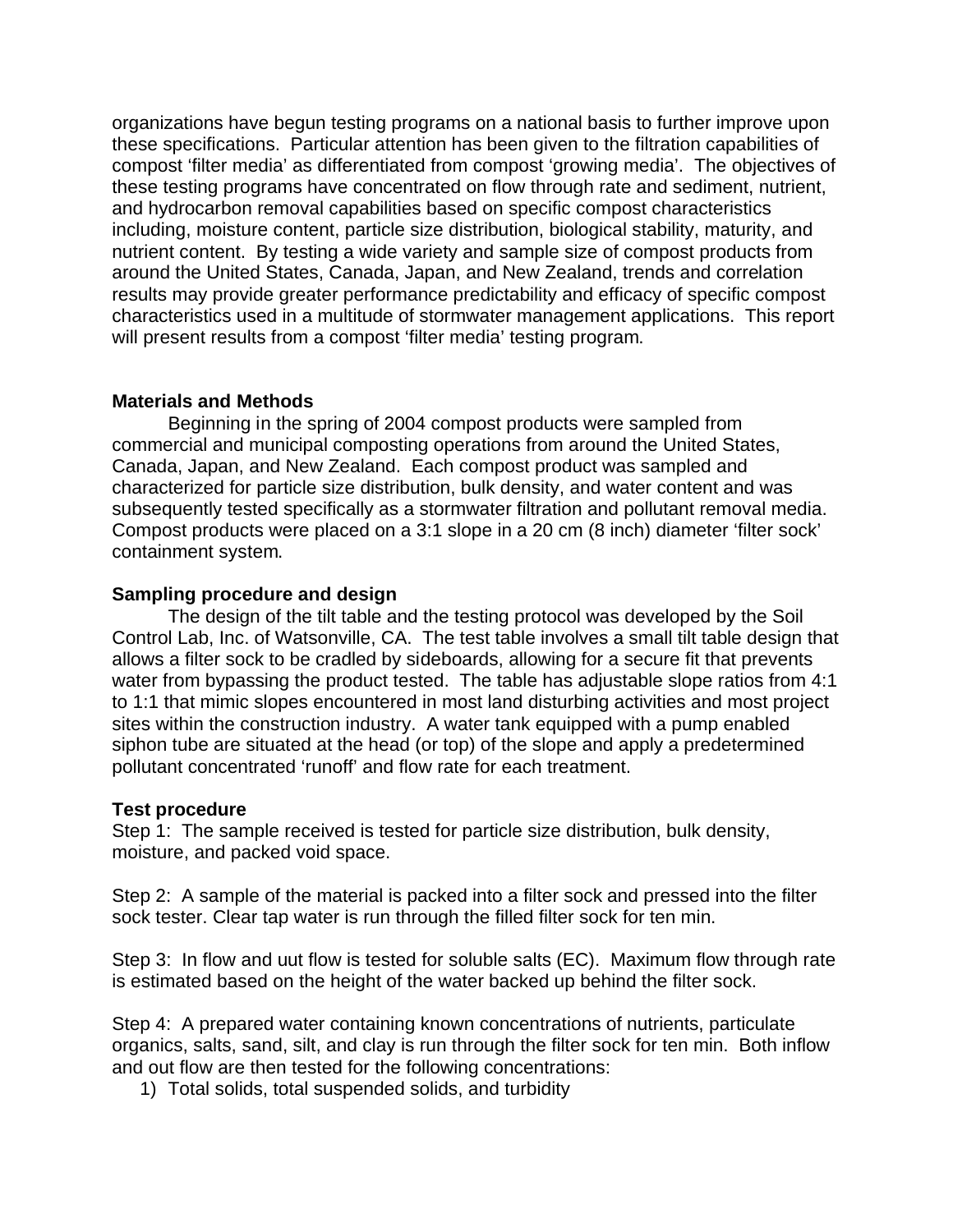- 2) Nutrients including:
	- a. Nitrogen series (NH4, NO3, total N, and organic N)
	- b. Phosphate series including (reactive P, organic P, acid hydrolysable P, and total P)
	- c. Potassium, calcium, magnesium, sulfate, copper, zinc, iron and manganese.
- 3) Total non-soluble carbon, pH, EC

Step 5: A sample of motor oil is dripped into the inflow for ten min. The concentration of motor oil that is applied and passed through the compost filter

media is determined.

Analytical tests for water quality are reported as concentration reduction and percent reduction from prepared runoff water.

## **Analytical test methods**

Particle size distribution (TMECC 02.02 B sieve), Bulk density (SCL cylinder packed), Void Space(SCL – sand replacement), Ammonia-N (SM 4500-NH3 H autophenate), Nitrate-N (SM 4500-NO3 C- IC), Total N (TMECC 4.02-D Leco), Organic N (Calculation), Reactive P (SM 4500-P –IC), Acid Hydrolysable P (SM 4500-P-ICP), Total P (EPA 3050/ EPA 6010 ICP), Organic P (calculated), Potassium, Calcium, Magnesium, Iron, Manganese, Copper, Zinc (EPA 3050 / EPA 6010 ICP), Non-soluble C (Leco), pH (SM 4500H+ B), Electrical Conductivity (SM 2510 B EC meter), and Motor oil (SM 5520 B partition gravimetric method). All test methods followed either the Test Methods for the Examination of Composting and Compost (TMECC, 1997) and/or US EPA (1983) methods for water and wastewater.

#### **Results and Discussion**

Total solids removal from storm water runoff for 10 compost filter media was consistently over 95%, while four filter media showed nearly 100% removal (Figure 1). High total solids removal rates exhibited by compost filter media is primarily due to heterogeneity of the particle sizes in the compost media. In addition, the three dimensional matrix provides greater surface and spatial area for trapping sediment particles.

Compost and materials high in humus content have been shown to degrade petroleum hydrocarbons (gasoline, diesel fuel, jet fuel, oil, grease) in addition to polynuclear aromatic hydrocarbons (wood preservatives, refinery wastes, coal gasification wastes), and pesticides in as little as 14 to 60 days (US EPA, 1998). Compost filter media used in a sock containment system consistently removed over 85% of motor oil from storm runoff, with 6 out 7 tests removing over 96% (Figure 2). Motor oil concentrations in storm runoff prior to filtration ranged from 1,000 to 10,000  $mg L<sup>-1</sup>$ . Materials low in organic matter and humus content are unlikely to remove petroleum hydrocarbons from storm runoff *and* degrade them *in situ*.

Most sediment trapping and storm water filtration devices show diminished performance in the field over time, particularly if not maintained correctly. Figure 3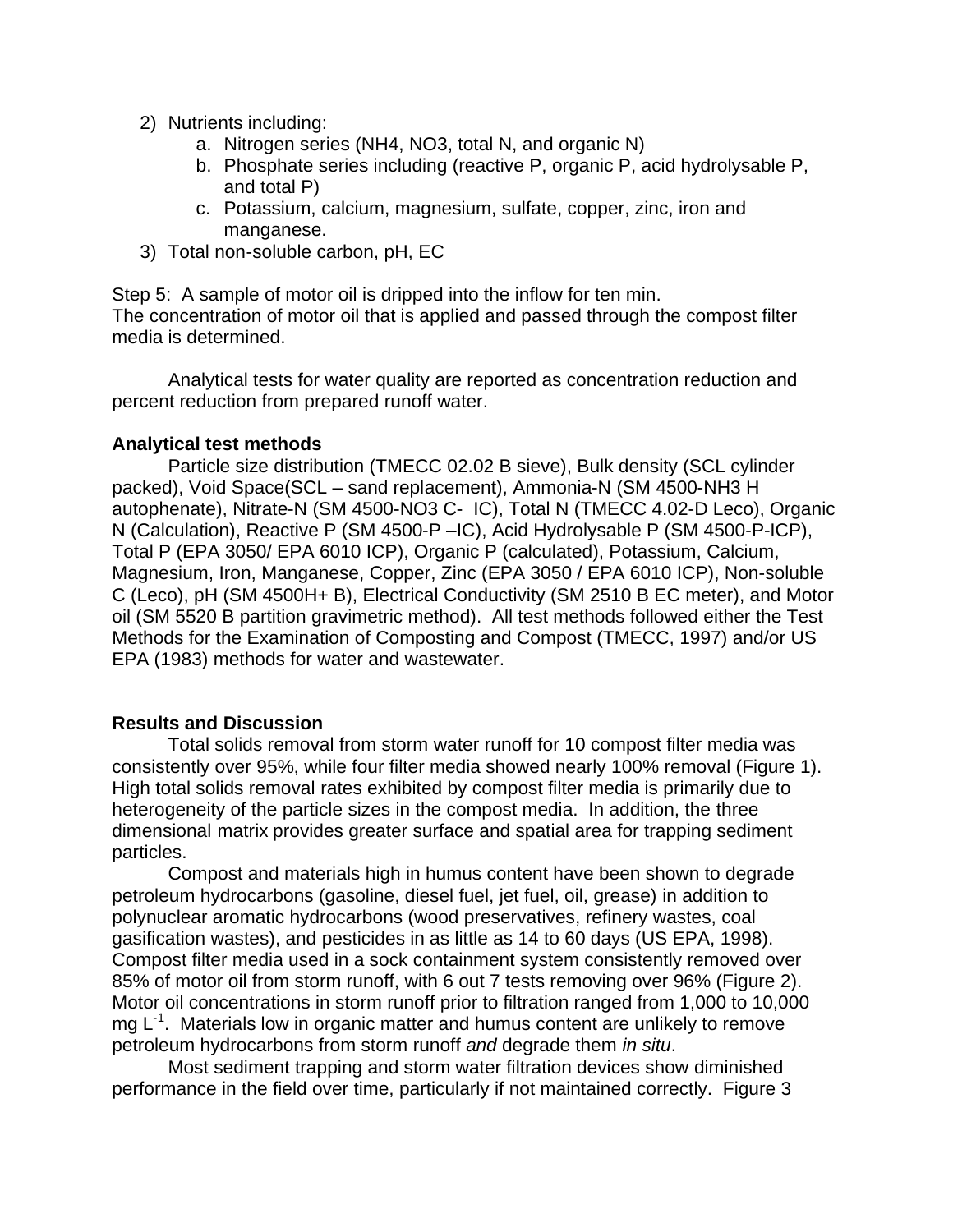shows the performance of the same filter sock for three consecutive runoff events without any maintenance. Total suspended solids removal from storm water runoff increased with each subsequent storm event, from 59% to 82%. Turbidity reduction of storm runoff (measured by NTUs) improved with each subsequent runoff event from 48% to 62%. Removal of motor oil was consistently near 100% for each of three consecutive runoff events, signifying that the organic filter media was not diminished or incapacitated over time, even without the appropriate maintenance.

Nutrient loading from pollutants in storm water is a critical concern for improving the quality of our nation's surface waters, particularly in TMDL designated watersheds. Nitrogen and phosphorus loading to surface waters can lead to eutrophication and contribute to water body impairment. Nitrate nitrogen can also be toxic to humans, causing blue baby syndrome in infants and cancer in adults. While phosphorus is not toxic to humans, it is the leading source of surface water eutrophication. Although most sediment retention and storm water filtration devices remove particulate phosphorus (P attached to sediment), few devices remove or filter soluble P. Organic matter, such as that in compost, is known to chemically adsorb soluble phosphorus (Brady and Weil, 1998) and in some cases make it permanently unavailable to aquatic plants that may produce algae blooms. Six compost filter media materials consistently reduced total P concentrations in storm runoff (Figure 4), while all five of the compost filter media reported here showed a reduction in nitrate nitrogen in storm water runoff.



**Figure 1:** Percent of total solids in runoff removed by compost filter media, n=10.



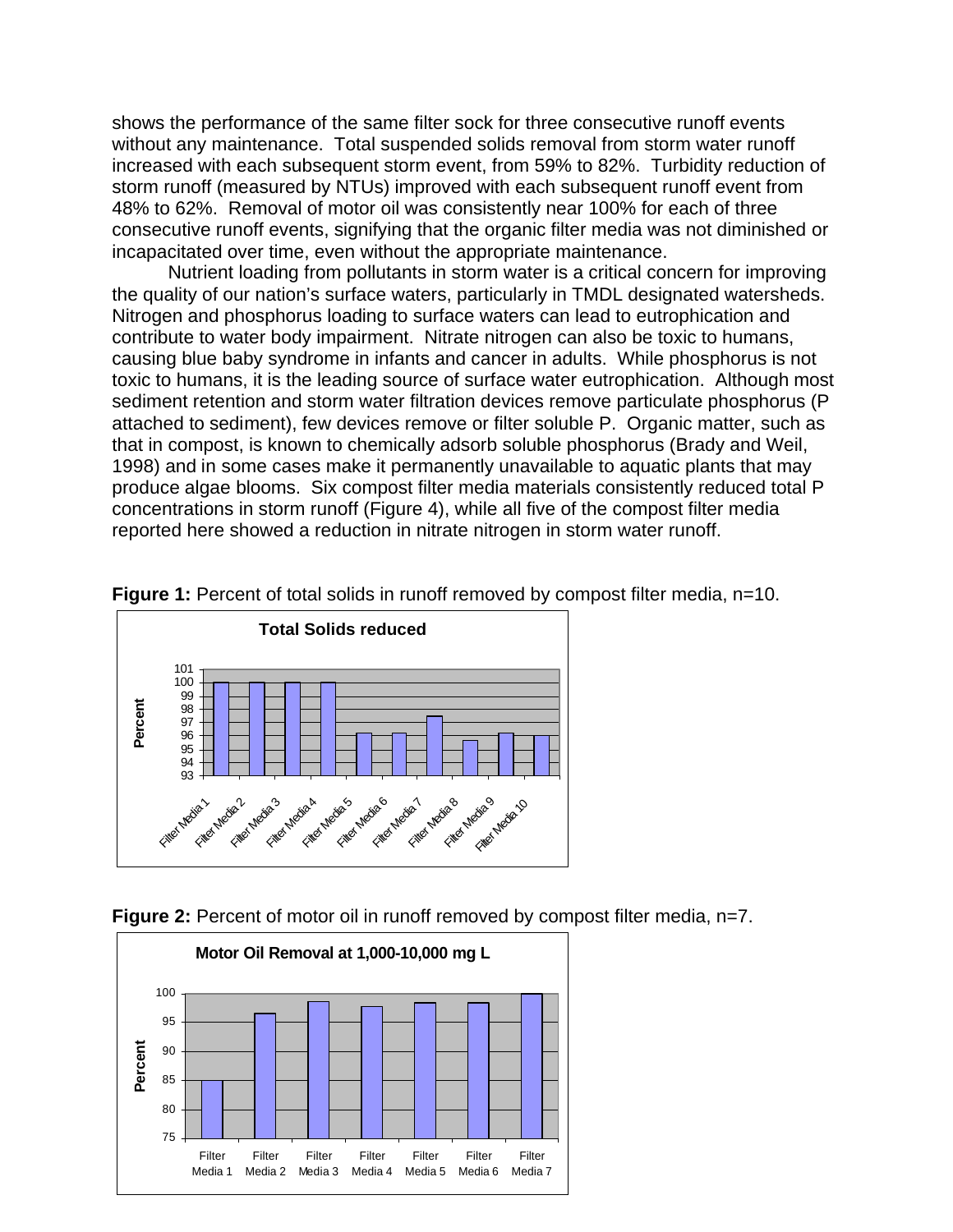Figure 3: Percent of total suspended solids (mg L<sup>-1</sup>), turbidity (NTUs), and motor oil (mg  $L^{-1}$ ) in runoff removed through three consecutive runoff events by the same compost filter media.



**Figure 4:** Percent of total phosphorus in runoff removed by compost filter media, n=6.





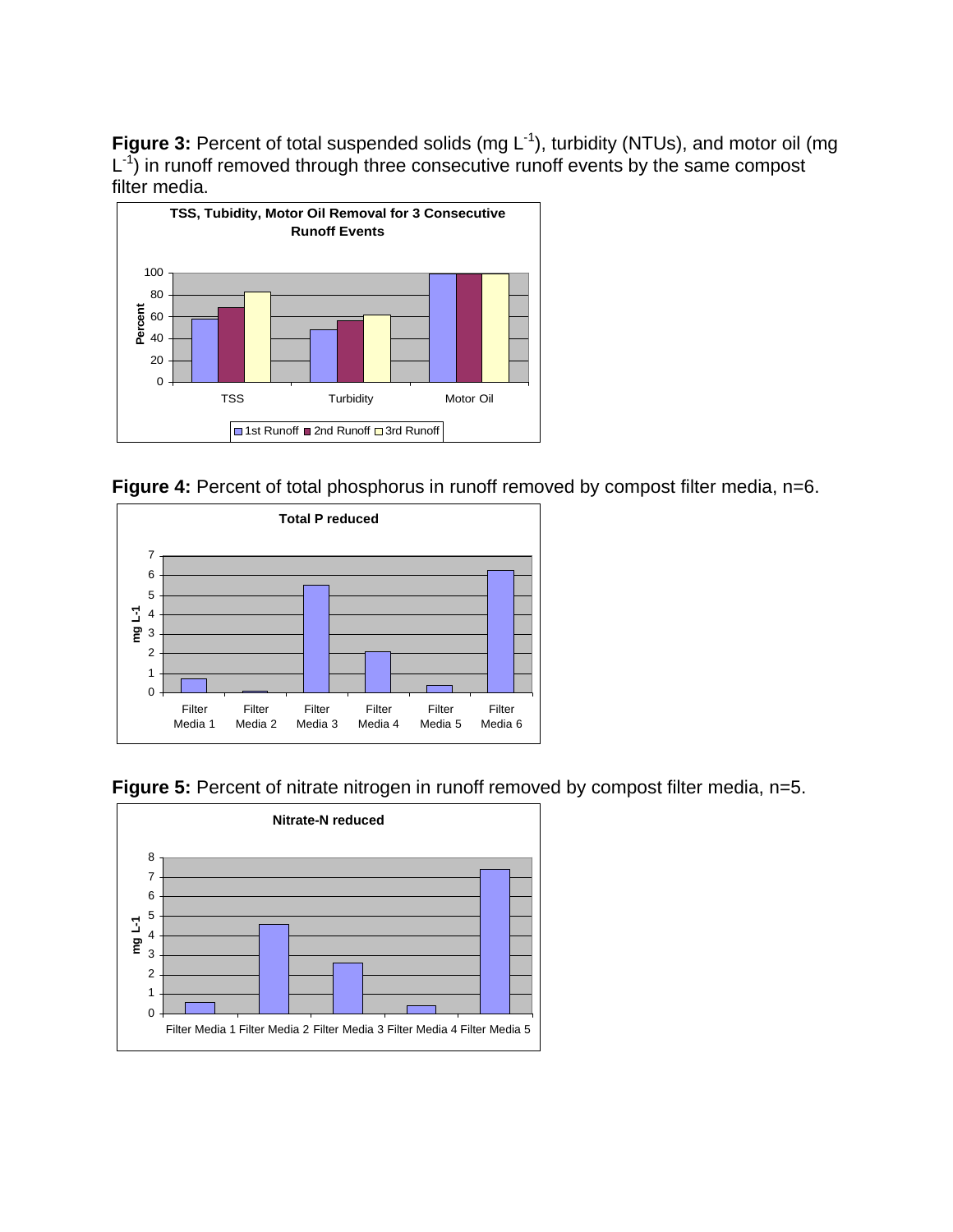#### **Summary and Conclusions**

When specified and applied correctly compost filter media applied in filter socks consistently showed positive performance as a sediment retention and storm water filtration device. While sedimentation is the leading source of water pollution in the United States, it is increasingly important that our sediment control devices also prevent soluble pollutants (not bound to sediment), such as some forms nutrients and hydrocarbons, from entering and impairing our surface water resources. Tools that can provide a more holistic and systems approach to pollution prevention in storm water management will certainly find their way into more tool boxes.

#### **References**

Agassi, M., A. Hadas, Y. Benyamini, G.J. Levy, L. Kautsky, L. Avrahamov, and H.

Zhevelev. 1998. Mulching effects of composted MSW on water percolation and compost degradation rate. Compost Science and Utilization. JG Press. Emmaus, PA. 6:3, 34-41.

Brady, N.C., R.R. Weil. 1996. The Nature and Properties of Soils: 11<sup>th</sup> Edition. Prentice Hall, Inc. New Jersey.

Demars, K.R., R.P. Long, and J.R. Ives. 2000. New England Transportation Consortium use of wood waste materials for erosion control. April, 2000.

Faucette, L.B., 2004. Evaluation of Environmental Benefits and Impacts of Compost

and Industry Standard Erosion and Sediment Control Measures used in

Construction Activities. PhD Dissertation, The University of Georgia.

Glanville, T.D., R.A. Persyn, and T.L. Richard. 2001. Impacts of compost application on highway construction sites in Iowa. 2001 ASAE Annual International Meeting. Sacramento, CA. Paper 01-012076.

Glanville, T.D., R.A. Persyn, and T.L. Richard. 2002. Water quality impacts of using composted organics on highway rights-of-way. 2002 ASAE Annual International Meeting. Chicago, IL. Paper 022052.

- TMECC, 1997. Test Methods for the Examination of Composting and Compost. The US Composting Council. First Edition. The United States Composting Council, Amherst, OH.
- Tyler, R. 2001. Compost filter berms take on the silt fence. BioCycle: Journal of Composting and Organics Recycling. January, 2001. JG Press. Emmaus, PA. P. 26-31.
- US EPA, 1983. Methods for chemical analysis of water and wastes, EPA-600/4 4-79- 020. United States Environmental Protection Agency, Cincinnati, Ohio.
- USEPA, 1998. An Analysis of Composting As an Environmental Remediation